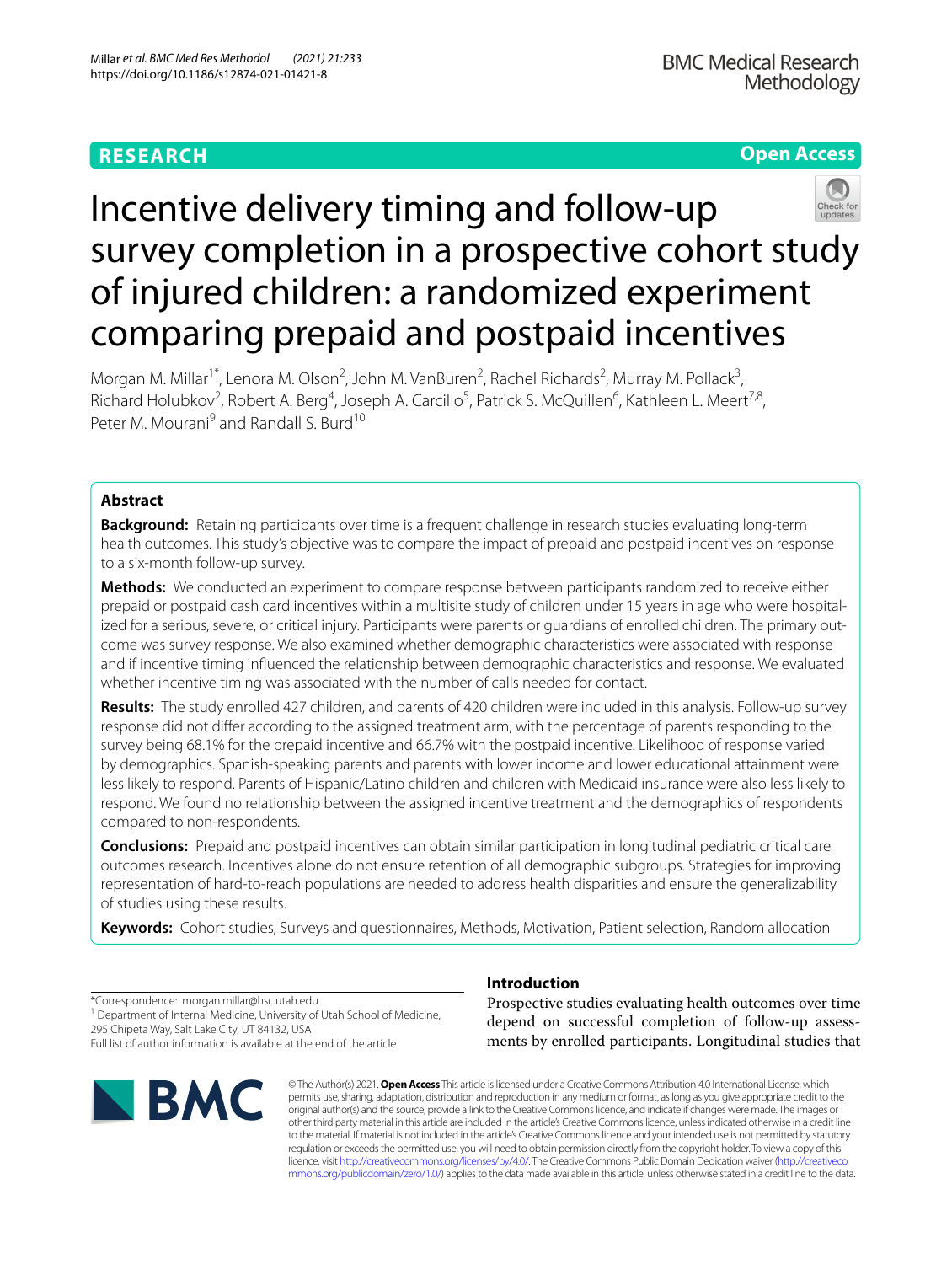rely on recontacting participants to collect additional data require more from participants than one-time crosssectional studies. Repeated outcome measurement places an additional burden on participants and may contribute to higher levels of non-response [\[1](#page-8-0), [2](#page-8-1)]. Minimizing nonresponse at follow-up is especially critical for ensuring continued representation of enrolled participants from hard-to-reach populations. Minimizing participant attrition in longitudinal studies ensures statistical power, demographic representation, and preserves study validity and integrity [\[3](#page-8-2)[–8](#page-8-3)].

Incentives are frequently used to encourage participants to complete follow-up assessments. Previous studies have evaluated how strategies such as incentives and contact methods afect retention in health and epidemiological research, including cohort studies and randomized trials [\[9](#page-8-4)[–12\]](#page-8-5). Findings from this research suggest that monetary incentives are efective, but nonmonetary incentives are not [[9\]](#page-8-4). Additionally, increasing the dollar amount of incentives has improved retention [\[10](#page-8-6)]. Systematic reviews have shown that monetary incentives improve retention in randomized trials [[9,](#page-8-4) [13](#page-8-7)] and prospective cohort studies [[11\]](#page-8-8).

Although types of incentive and incentive amounts have been studied, minimal attention has been given to incentive timing, i.e., whether incentives are postpaid or prepaid, in health outcomes research. Prepaid incentives are commonly used by social scientists and public opinion researchers. Prepaid incentives resulted in higher response rates than the promise of a postpaid incentives in cross-sectional  $[14-17]$  $[14-17]$  $[14-17]$  and longitudinal  $[18-20]$  $[18-20]$  survey research. It is less clear whether prepaid incentives are similarly efective in health outcomes studies. In prospective clinical research, postpaid incentives are more commonly used. One study that compared the efect of prepaid and postpaid incentives on retention in a rand-omized trial found inconsistent effects [\[21](#page-8-13)]. Few investigators have examined whether prepaid incentives are more efective at retaining cohort participants for follow-up data collection  $[12]$  $[12]$ . The existing literature offers no conclusive guidance on whether prepaid incentives improve retention in health outcomes research.

Survey researchers have also examined whether incentive timing infuences the demographic composition of respondents. In some cases, prepaid incentives improved demographic representation in cross sectional surveys [[22,](#page-8-14) [23](#page-8-15)]. In other instances, prepaid incentives skewed the representativeness of participants [[24,](#page-8-16) [25\]](#page-8-17). Demographic characteristics such as lower socioeconomic status have been associated with higher attrition in prior cohort studies  $[26]$ . These studies support the need to evaluate the impact of incentive timing on the demographics of retained participants in prospective health research. Prepaid incentives may also encourage faster response than postpaid incentives, which can shorten the data collection period or reduce the number of contact attempts [[27,](#page-8-19) [28\]](#page-8-20). Outcomes such as response speed have received less attention than response rates. Factors afecting response speed in longitudinal health outcomes research have not been examined.

The purpose of this study was to determine whether prepaid incentives result in higher retention than postpaid incentives in a longitudinal study of injured children. We conducted a randomized experiment to evaluate the timing of incentive delivery on parents' response to a sixmonth follow-up survey. We hypothesized that a prepaid incentive would result in a higher survey response rate compared to the promise of a postpaid incentive. A secondary aim examined whether a prepaid incentive would reduce the required number of contact attempts needed to reach participants. We also assessed whether parent and child demographic characteristics were associated with retention and evaluated whether prepaid incentives aid in the retention of a demographically representative sample.

#### **Materials and methods**

#### **Study design and participants**

We conducted a parallel, 1:1 randomized trial ("experiment") nested within a prospective cohort study ("cohort study") to assess the efect of incentive timing on participant response to a follow-up survey. This experiment was embedded within the "Assessment of Functional Outcomes and Health-Related Quality of Life after Pediatric Trauma Study." The aim of this study was to identify factors associated with injured children's functional status at hospital discharge, and the relationship between functional status at discharge with six-month functional status and health-related quality of life. Functional status—the ability to perform activities of daily living—measure six domains: mental status, sensory, communication, motor, feeding, and respiratory function  $[29]$ . The cohort study was conducted at seven sites in the United States from March 2018 to February 2020. The Institutional Review Board at the University of Utah approved this study through a central mechanism (Approval #00105435). Additional details about the children's injuries and the survey measures used in this study have been previously reported [[30](#page-9-1)].

Children under 15 years in age who were treated for a serious, severe, or critical injury to one or more major body regions (head, thorax, abdomen, spine, or extremity) were eligible for enrollment in the cohort study. Patients with major burn injuries were excluded, as were children whose parents or guardians (hereafter referred to as parents) did not speak English or Spanish. Eligible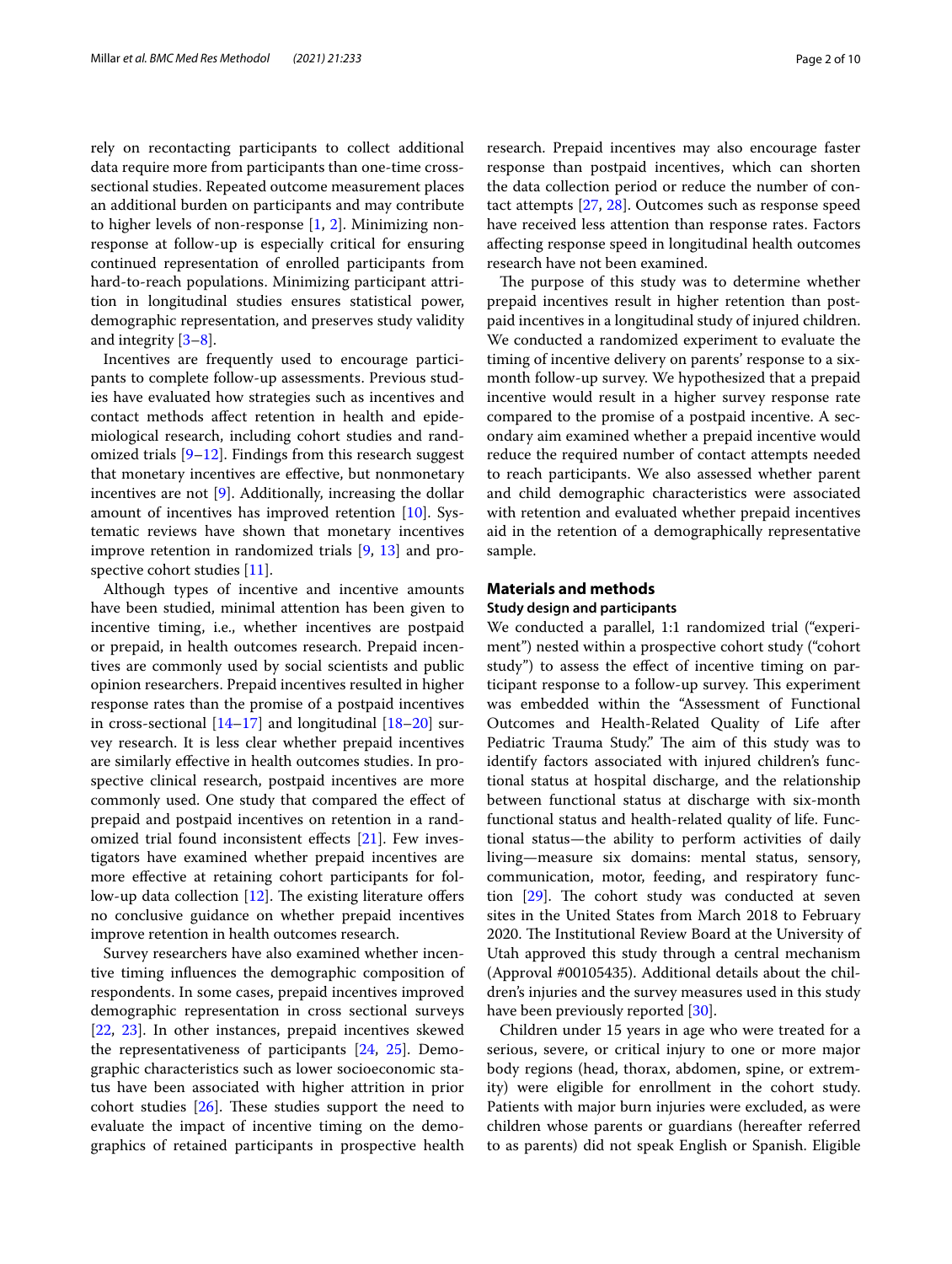children were enrolled at seven hospital sites, all level 1 pediatric trauma centers within the National Institutes of Health-funded Collaborative Pediatric Critical Care Research Network (CPCCRN). The participant of interest for this experimental study was the parent who provided consent for the child's participation. Parents received all follow-up communications, were asked to complete the survey, and were assigned to an experimental arm.

#### **Recruitment, follow‑up protocol, and randomization**

At each hospital (study site), research coordinators reviewed the daily census to identify eligible children. The cohort study sampling strategy was designed to promote equal enrollment of patients with isolated injuries in each body region. We set a goal to enroll 50 patients per study site per year, with 70% comprised of children with one injured body region and 30% children with multiple injured body regions. Every three months, we adjusted enrollment across sites to ensure enrollment in each category. The original goal was to enroll up to 840 patients into the cohort study. Statistical power was calculated to detect a diference in the proportion of parents who completed the survey between experimental arms. We initially planned to perform interim monitoring of experimental results after 210, 420, and 630 participants had completed follow-up. If interim analyses indicated one incentive type to be superior to the other, we planned to stop randomization and proceed with the superior method for subsequently enrolled participants. The cohort study ended early due to funding after enrolling 427 children.

Research coordinators obtained written informed consent and collected baseline data using medical records and standardized questionnaires administered to parents at discharge. Six months after hospital discharge, the parent who signed the consent form was asked to complete a telephone survey about the child's current functional status and health-related quality of life. The Pediatrics Clinical Trials Office at the University of Utah made all contacts associated with the follow-up survey. These contacts consisted of a reminder letter at three months, a second reminder letter one week before the telephone survey, and a text message reminder one day before the telephone survey. To collect the survey data, at least three telephone call attempts were made on diferent days and times of day according to preferences parents specifed at enrollment. If these attempts were unsuccessful, the study team attempted to reach a designated alternate contact to confrm the parent's availability and contact information. If these contacts were also unsuccessful, the parent was emailed a link to an abbreviated web version of the survey two weeks after the last call attempt. If the parent did not respond to the web survey within

The contact protocol and materials for both experimental arms were the same except for the six-month reminder letter, which contained the intervention. This letter was either accompanied by a cash card (prepaid incentive arm) or informed the parent that a cash card would be sent after survey completion (postpaid incentive arm). After enrollment, parents were randomly assigned to one of the two incentive arms. We stratifed incentive assignments within each study site and by injury type using a pre-generated randomization sequence that was created by the study biostatistician using statistical software. The sequence was concealed from all study staff except for the central research coordinator overseeing incentive delivery. The randomization sequence was reset daily by IT staf and parents were automatically assigned to a study arm as they enrolled in the study using the RED-Cap (Research Electronic Data Capture) platform [\[31](#page-9-2)]. The study site that enrolled the participant did not know which incentive arm was assigned. Because they participated in the contact protocols and delivery of the incentives, the interviewers who administered the surveys were aware of parents' incentive assignments.

#### **Intervention, outcomes, and additional variables**

The experimental intervention was incentive timing, categorized as a prepaid or postpaid incentive. Parents either (1) received a US\$50 cash card in advance of the follow-up survey or (2) were informed that they would receive the cash card after completing the survey. Similar to a debit card, the cash card could be used at any retailer.

The primary outcome of this experiment was sixmonth survey completion, categorized as completed or not completed. A telephone survey response was classified as complete if sufficient information was obtained for scoring at least four of the fve instruments included in the survey. The web survey was considered complete if containing enough information for scoring three out of the four instruments. A survey was classifed as not completed if the parent did not respond to any of the survey requests or did not complete enough items to reach the completion thresholds. The secondary outcome was the number of call attempts needed to reach participants, as recorded by the interviewers making the telephone calls.

Another secondary aim was to assess whether demographic characteristics were associated with the primary outcome of survey completion. Available demographic variables included parental educational attainment and the parent's preferred language (English or Spanish), household income and household size, and the race,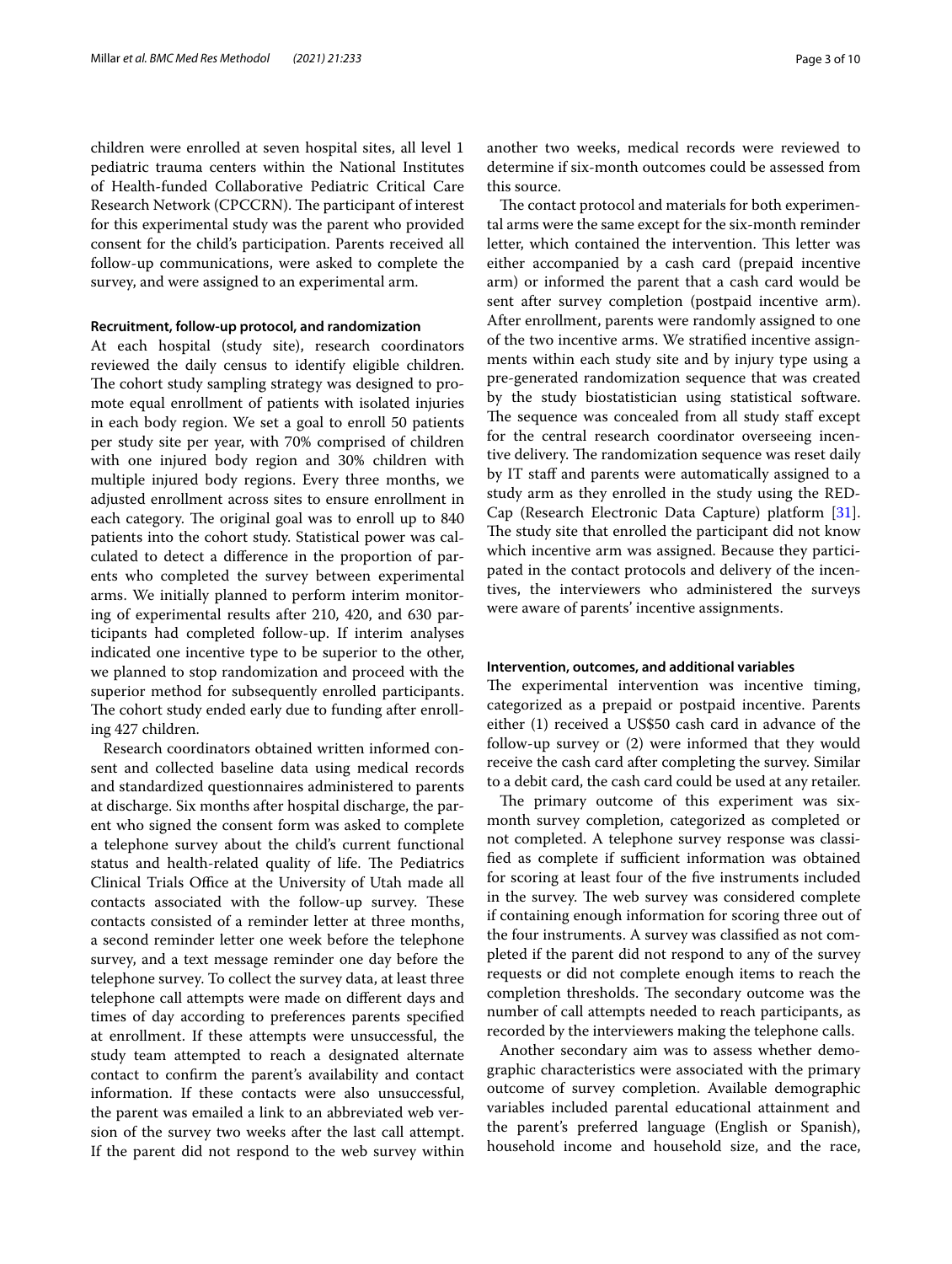ethnicity, age, sex, and insurance status of the child. These variables were obtained from a baseline survey.

#### **Statistical analysis**

We calculated descriptive statistics for patient and parent demographics by each experimental arm and within the entire sample. Categorical measures were summarized with counts and percentages. Continuous measures were summarized using medians and the 25<sup>th</sup> and 75th percentile values to account for non-normal distributions. We calculated the proportion of parents who completed the survey by experimental arm. To test for diferences in survey completion by experimental arm, we performed logistic regression models predicting survey completion, controlling for incentive assignment and study site. To test for demographic diferences in survey completion, we performed logistic regression models predicting survey completion, controlling for the demographic variable and study site. In a supplemental analysis, we assessed the efect of the interaction of each demographic variable with incentive type on likelihood of survey response. Signifcance was defned at *p*<0.05. Analyses were performed using SAS version 9.4 (Cary, NC).

#### **Results**

Across all study sites, 835 children were assessed for eligibility in the cohort study, 654 met inclusion criteria, 493 were approached for consent, and 428 were consented to participate (See Flow Diagram, Additional fle [1\)](#page-7-0). One patient was excluded due to the absence of a qualifying injury, resulting in a fnal sample of 427 children with their consenting parents. To evaluate the efect of incentive timing, we limited the analyses to the 420 parents who were randomly assigned to an experimental arm. The 420 randomized parents were analyzed according to their originally assigned treatment arm (prepaid incentive n=204, postpaid incentive n=216).

Most parents reported a household size of three or four individuals  $(54.5\%;$  Table [1\)](#page-4-0). The largest share of parents had a high school education or less (35.7%) and 15.7% reported an annual household income of less than \$15,000. Only 3.6% of parents were surveyed in Spanish. The median age of the injured children was 7.2, 36.9% were female, 11.2% were Hispanic, and 64.8% were white. A summary of the children's injury characteristics is included in Additional fle [2](#page-7-1).

We obtained survey responses from 67.4% (283/420) of the parents. Survey completion did not difer based on incentive timing. The response rate for the prepaid incentive was 68.1%, and 66.7% for the postpaid incentive (*p*=0.61, Table [2\)](#page-5-0). A median of two telephone calls was associated with successful contact with the parent. The number of telephone calls needed to reach parents also did not difer based on when the incentive was provided  $(p=0.22)$ . Regardless of the incentive offered, the highest percentage of parents were reached on the frst call (39.1% for the prepaid incentive, 49.6% for the postpaid incentive).

Survey response varied by demographic character-istics (Table [3](#page-6-0)). Hispanic or Latino children comprised 6.4% of respondents and 21.2% of non-respondents (*p*<0.001). Spanish-speaking parents were less likely than English speakers to complete the survey (0.4% of respondents compared to 10.2% of non-respondents; *p*<0.001). Children with Medicaid were less likely to be represented among the responses (37.8% of respondents compared to 63.5% of non-respondents; *p*<0.001). Children whose parents had a high school diploma or less education were under-represented among respondents (27.6%) compared to non-respondents (52.6%; *p*<0.001). Fewer respondents than non-respondents were from families earning less than \$15,000 per year (11.7% vs. 24.1%; *p*<0.001). Parents reporting household sizes of fve or more individuals were underrepresented among respondents (34.6% of respondents compared to 48.2% of non-respondents;  $p<0.013$ ). The interaction of each demographic variable with incentive assignment did not predict on survey completion (Additional fle [3\)](#page-7-2). Completion patterns by demographics were similar regardless of incentive timing.

#### **Discussion**

Collecting long-term health outcomes data after discharge is time-consuming and costly. The resources and optimal approaches for conducting longitudinal follow-up are not well-defned. In this study, we evaluated whether prepaid incentives retained more parents than postpaid incentives in a study of injured children. Contrary to our hypothesis, incentive timing did not infuence the likelihood of survey completion. This result departs from research showing that prepaid incentives were more effective than postpaid incentives for improving cross-sectional survey completion [\[15](#page-8-21)[–17\]](#page-8-10) and longitudinal survey retention [\[18](#page-8-11)[–20\]](#page-8-12).

Several explanations may account for our results. Evidence in support of prepaid incentives comes primarily from cross-sectional survey research [\[15](#page-8-21), [17](#page-8-10)]. Incentives are used in longitudinal surveys, but less is known about the optimal use of incentives to reduce attrition in these studies [\[19\]](#page-8-22). Even fewer studies have addressed how incentive timing afects retention in prospective cohort studies. Incentive timing may not predict retention in longitudinal health outcomes research. Systematic reviews show that retention in health studies improves as more response-inducing strategies are incorporated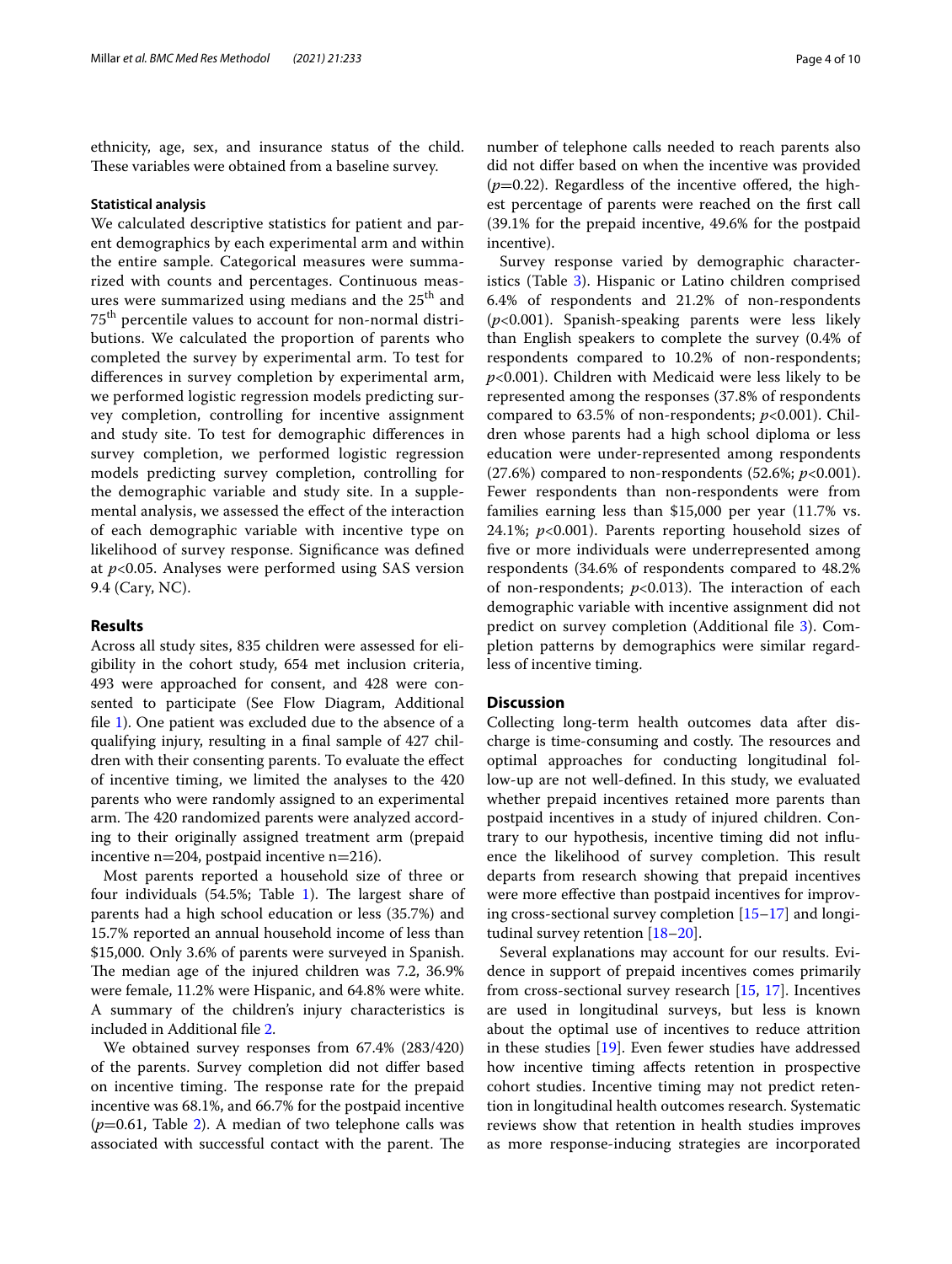|                                           | Incentive timing                             |                                      |                                        |
|-------------------------------------------|----------------------------------------------|--------------------------------------|----------------------------------------|
|                                           | <b>Before survey</b><br>$(N = 204)$<br>N (%) | After survey<br>$(N = 216)$<br>N(% ) | <b>Overall</b><br>$(N = 420)$<br>N (%) |
| Age in years <sup>a</sup>                 | 6.6 [2.9, 11.4]                              | 8.3 [2.5, 11.9]                      | 7.2 [2.6, 11.7]                        |
| Female                                    | 77 (37.7)                                    | 78 (36.1)                            | 155 (36.9)                             |
| Race                                      |                                              |                                      |                                        |
| American Indian or Alaska Native          | 1(0.5)                                       | 1(0.5)                               | 2(0.5)                                 |
| Asian                                     | 2(1.0)                                       | 5(2.3)                               | 7(1.7)                                 |
| <b>Black or African American</b>          | 40 (19.6)                                    | 54(25.0)                             | 94 (22.4)                              |
| White                                     | 149 (73.0)                                   | 123 (56.9)                           | 272 (64.8)                             |
| More than one                             | 10(4.9)                                      | 26 (12.0)                            | 36(8.6)                                |
| Other                                     | 2(1.0)                                       | 6(2.8)                               | 8(1.9)                                 |
| Unknown                                   | 0(0.0)                                       | 1(0.5)                               | 1(0.2)                                 |
| Ethnicity                                 |                                              |                                      |                                        |
| Hispanic or Latino                        | 22 (10.8)                                    | 25(11.6)                             | 47 (11.2)                              |
| Not Hispanic or Latino                    | 180 (88.2)                                   | 191 (88.4)                           | 371 (88.3)                             |
| Unknown                                   | 2(1.0)                                       | 0(0.0)                               | 2(0.5)                                 |
| Parent preferred language-Spanish         | 8(3.9)                                       | 7(3.2)                               | 15(3.6)                                |
| Insurance                                 |                                              |                                      |                                        |
| Private/commercial                        | 94 (46.1)                                    | 93 (43.1)                            | 187 (44.5)                             |
| Medicaid/Medicare                         | 89 (43.6)                                    | 105 (48.6)                           | 194 (46.2)                             |
| Self-Pay/no insurance                     | 9(4.4)                                       | 3(1.4)                               | 12(2.9)                                |
| More than one/other                       | 10(4.9)                                      | 13(6.0)                              | 23(5.5)                                |
| Unknown                                   | 2(1.0)                                       | 2(0.9)                               | 4(1.0)                                 |
| Annual household income                   |                                              |                                      |                                        |
| Less than \$15,000                        | 32 (15.7)                                    | 34 (15.7)                            | 66 (15.7)                              |
| \$15,000-\$19,999                         | 8(3.9)                                       | 13(6.0)                              | 21(5.0)                                |
| \$20,000-\$29,999                         | 15(7.4)                                      | 23(10.6)                             | 38 (9.0)                               |
| \$30,000-\$39,999                         | 12(5.9)                                      | 21(9.7)                              | 33(7.9)                                |
| \$40,000-\$49,999                         | 18 (8.8)                                     | 19 (8.8)                             | 37(8.8)                                |
| \$50,000-\$74,999                         | 25 (12.3)                                    | 26 (12.0)                            | 51(12.1)                               |
| $\ge$ \$75,000                            | 73 (35.8)                                    | 69 (31.9)                            | 142 (33.8)                             |
| Unknown                                   | 21(10.3)                                     | 11(5.1)                              | 32(7.6)                                |
| Household size                            |                                              |                                      |                                        |
| $\overline{2}$                            | 8(3.9)                                       | 11(5.1)                              | 19(4.5)                                |
| $3 - 4$                                   | 110 (53.9)                                   | 119(55.1)                            | 229 (54.5)                             |
| 5 or more                                 | 83 (40.7)                                    | 81 (37.5)                            | 164 (39.0)                             |
| Unknown                                   | 3(1.5)                                       | 5(2.3)                               | 8(1.9)                                 |
| Primary caregiver education               |                                              |                                      |                                        |
| High school/GED or less                   | 70 (34.3)                                    | 80 (37.0)                            | 150 (35.7)                             |
| Associates/vocational degree/some college | 46 (22.5)                                    | 65 (30.1)                            | 111 (26.4)                             |
| Bachelor's degree                         | 40 (19.6)                                    | 41 (19.0)                            | 81 (19.3)                              |
| Graduate degree                           | 37(18.1)                                     | 24 (11.1)                            | 61(14.5)                               |
| Unknown                                   | 11(5.4)                                      | 6(2.8)                               | 17(4.0)                                |

## <span id="page-4-0"></span>**Table 1** Demographic characteristics of children in the study sample, overall and by experimental arm

<sup>a</sup> Summarized as median [25<sup>th</sup> percentile, 75<sup>th</sup> percentile]

[[9,](#page-8-4) [11](#page-8-8)]. Strategies other than incentives include multiple reminders, varied modes of contact, and sending a second copy of a paper questionnaire to non-respondents.

The effect of incentive timing on retention may also vary based on the subject matter of a survey or across diferent target populations. A survey's subject matter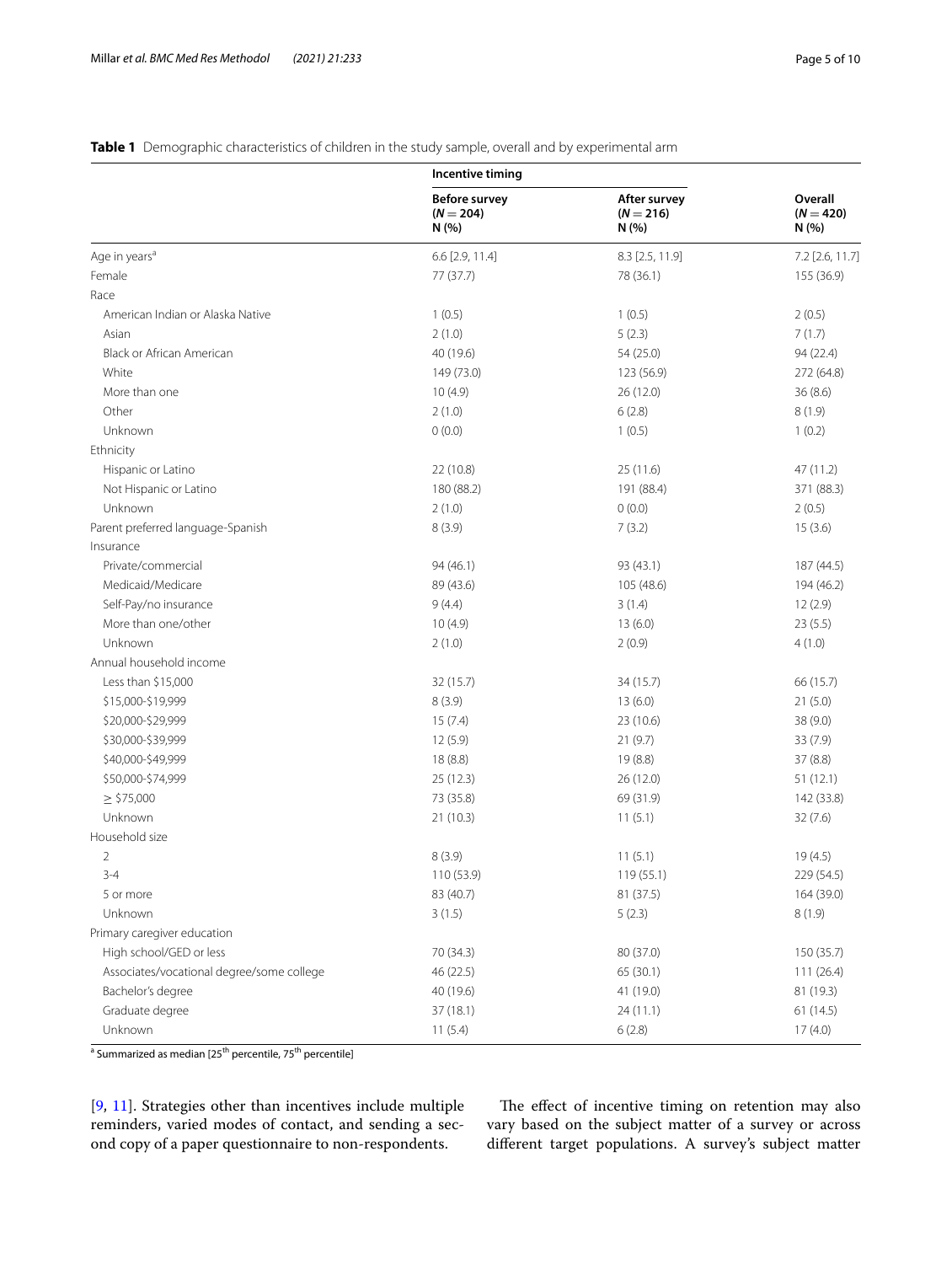|                                   | Incentive timing                             |                                     |                                 |                |
|-----------------------------------|----------------------------------------------|-------------------------------------|---------------------------------|----------------|
|                                   | <b>Before survey</b><br>$(N = 204)$<br>N(% ) | After survey<br>$(N = 216)$<br>N(%) | Overall<br>$(N = 420)$<br>N (%) | $P$ -value $1$ |
| Response outcome:                 |                                              |                                     |                                 |                |
| Follow-up survey completed        |                                              |                                     |                                 | 0.61           |
| No                                | 65 (31.9)                                    | 72 (33.3)                           | 137 (32.6)                      |                |
| Yes                               | 139 (68.1)                                   | 144 (66.7)                          | 283 (67.4)                      |                |
| No. of calls required for contact |                                              |                                     |                                 | 0.22           |
| 1                                 | 43 (39.1)                                    | 62 (49.6)                           | 105 (44.7)                      |                |
| $\overline{2}$                    | 31(28.2)                                     | 26(20.8)                            | 57(24.3)                        |                |
| 3                                 | 17(15.5)                                     | 15(12.0)                            | 32(13.6)                        |                |
| 4                                 | 8(7.3)                                       | 8(6.4)                              | 16(6.8)                         |                |
| 5                                 | 5(4.5)                                       | 4(3.2)                              | 9(3.8)                          |                |
| 6                                 | 3(2.7)                                       | 7(5.6)                              | 10(4.3)                         |                |
| 7                                 | 1(0.9)                                       | 2(1.6)                              | 3(1.3)                          |                |
| 8                                 | 2(1.8)                                       | 0(0.0)                              | 2(0.9)                          |                |
| Unknown $^2$                      | 0(0.0)                                       | 1(0.8)                              | 1(0.4)                          |                |
|                                   |                                              |                                     |                                 |                |

<span id="page-5-0"></span>**Table 2** The effect of incentive timing on six-month follow-up survey completion outcomes in a prospective cohort study

<sup>1</sup> P-value associated with incentive assignment obtained from logistic regression models predicting each individual variable, with incentive assignment and study site as predictors

2 Not included in *p*-value calculation

predicts cross-sectional survey participation [[15](#page-8-21)]. Survey response is higher when questions are interesting to the participants. In the current study, we asked parents about their children's functional status and quality of life after injury. This subject matter is relevant to parents because of the family burden associated with a child's long-term impairment  $[32]$  $[32]$ . The relevance of the content may have afected survey completion more than incentive timing. In a similar study, parents of injured children expressed gratitude for follow-up calls evaluating their child's status [[33\]](#page-9-4), supporting interest in this subject.

The cash card we used as an incentive could also account for our results. The effect of prepaid incentives can depend on the currency ofered. A prepaid cash incentive retained more participants than a prepaid gift card in a longitudinal survey of recent high school graduates [\[34](#page-9-5)]. A prepaid cash card produced a lower response rate than a prepaid check in a survey of physicians [\[35](#page-9-6)]. The incentive dollar amount is also relevant to the timing of delivery. Small, prepaid cash incentives were associated with more responses than larger, postpaid incentives [[36\]](#page-9-7). A smaller prepaid incentive could have produced different results in our study. The magnitude of an incentive's efect on survey response also depends on the survey mode. Many studies that obtained higher response with prepaid incentives used mailed paper surveys [\[15](#page-8-21), 16. The effect of prepaid incentives on response in telephone surveys has been smaller [[17\]](#page-8-10).

We also assessed whether incentive timing led to differences in the demographic composition of respondents and non-respondents. Prepaid incentives improved demographic representation in some crosssectional studies  $[22, 23]$  $[22, 23]$  $[22, 23]$  $[22, 23]$  $[22, 23]$ , but decreased representation in others [[24](#page-8-16), [25](#page-8-17)]. We found no demographic differences between the respondents and non-respondents based on incentive timing. The association of incentive timing with responses and demographic representation in survey research is an evolving area of investigation [[17](#page-8-10)].

We observed that some demographic characteristics were associated with follow-up completion, including child ethnicity and insurance status, household income, and parental education. Others have noted the challenge researchers have in recruiting participants from all racial and ethnic groups and diverse socioeconomic backgrounds [[37\]](#page-9-8). Methods to improve participation among underrepresented populations must be tailored to address the multiple barriers faced when participating in research [[38\]](#page-9-9). Prior research suggests barriers to participation include mistrust of medical research, language barriers, and demands and inconveniences of participation [\[38](#page-9-9), [39\]](#page-9-10). Community-based, tailored, and personalized recruitment eforts may facilitate continued engagement with underrepresented populations [[39–](#page-9-10) 41. More research is needed to identify specific strategies that ensure demographic representation in health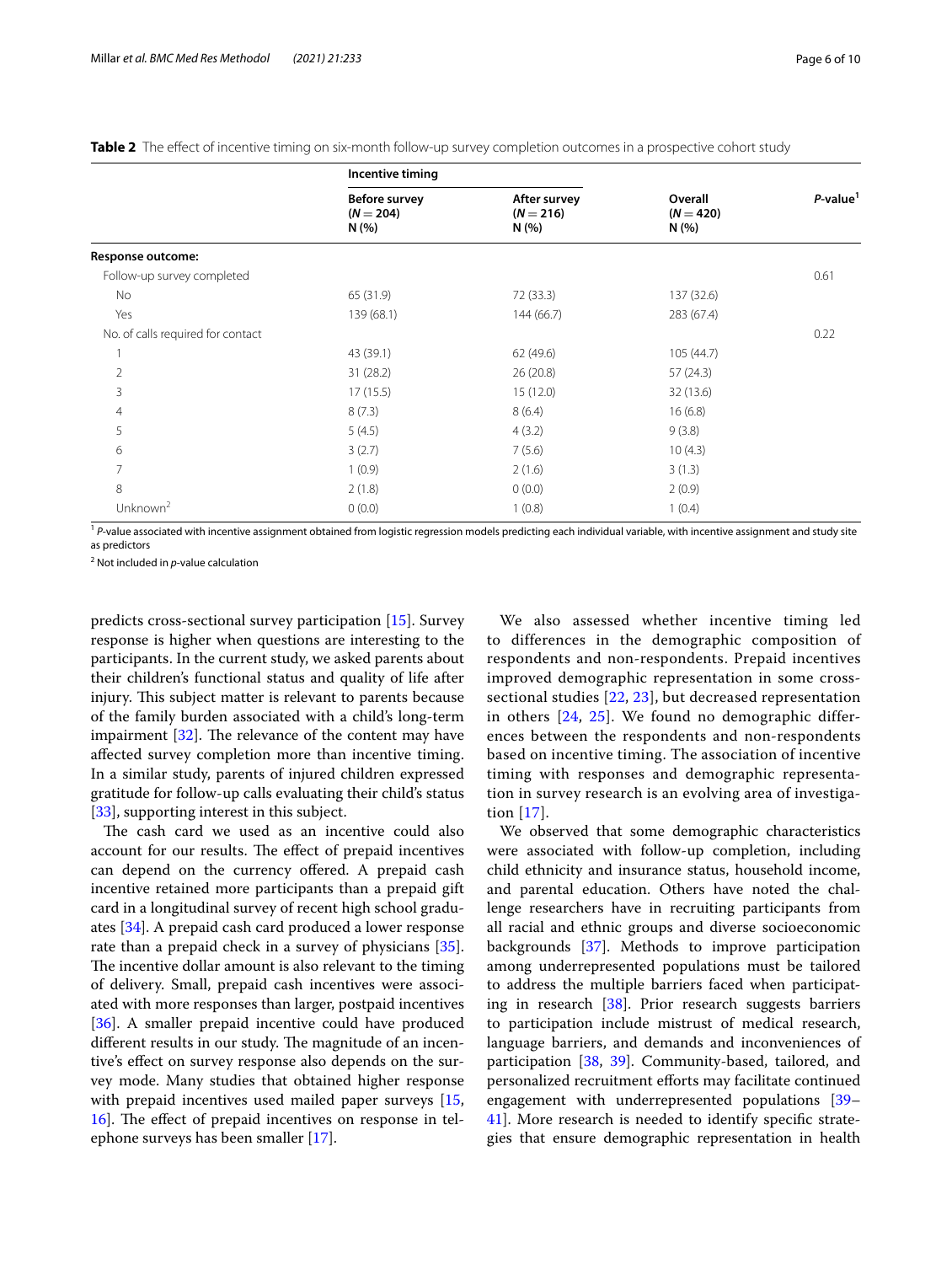## <span id="page-6-0"></span>**Table 3** Follow-up survey completion by child and parent demographic characteristics

|                                           | Follow-up survey completed |                            |                                 |                         |
|-------------------------------------------|----------------------------|----------------------------|---------------------------------|-------------------------|
|                                           | No<br>$(N = 137)$<br>N(%)  | Yes<br>$(N = 283)$<br>N(%) | Overall<br>$(N = 420)$<br>N (%) | $P$ -value <sup>1</sup> |
| Age in years <sup>2</sup>                 | 5.9 [2.2, 11.6]            | 7.8 [2.7, 11.7]            | 7.2 [2.6, 11.7]                 | 0.47                    |
| Sex                                       |                            |                            |                                 | 0.31                    |
| Male                                      | 81 (59.1)                  | 184 (65.0)                 | 265 (63.1)                      |                         |
| Female                                    | 56 (40.9)                  | 99 (35.0)                  | 155 (36.9)                      |                         |
| Race                                      |                            |                            |                                 | 0.101                   |
| American Indian or Alaska Native          | 1(0.7)                     | 1(0.4)                     | 2(0.5)                          |                         |
| Asian                                     | 2(1.5)                     | 5(1.8)                     | 7(1.7)                          |                         |
| Black or African American                 | 40 (29.2)                  | 54 (19.1)                  | 94 (22.4)                       |                         |
| White                                     | 76 (55.5)                  | 196 (69.3)                 | 272 (64.8)                      |                         |
| More than one                             | 13(9.5)                    | 23(8.1)                    | 36 (8.6)                        |                         |
| Other                                     | 5(3.6)                     | 3(1.1)                     | 8(1.9)                          |                         |
| Unknown <sup>3</sup>                      | 0(0.0)                     | 1(0.4)                     | 1(0.2)                          |                         |
| Ethnicity                                 |                            |                            |                                 | < .001                  |
| Hispanic or Latino                        | 29 (21.2)                  | 18(6.4)                    | 47 (11.2)                       |                         |
| Not Hispanic or Latino                    | 108 (78.8)                 | 263 (92.9)                 | 371 (88.3)                      |                         |
| Unknown <sup>3</sup>                      | 0(0.0)                     | 2(0.7)                     | 2(0.5)                          |                         |
| Parent preferred language                 |                            |                            |                                 | < .001                  |
| English                                   | 123 (89.8)                 | 282 (99.6)                 | 405 (96.4)                      |                         |
| Spanish                                   | 14(10.2)                   | 1(0.4)                     | 15(3.6)                         |                         |
| Insurance                                 |                            |                            |                                 | < .001                  |
| Private/commercial                        | 41 (29.9)                  | 146 (51.6)                 | 187 (44.5)                      |                         |
| Medicaid/Medicare                         | 87 (63.5)                  | 107 (37.8)                 | 194 (46.2)                      |                         |
| Self-pay/no insurance                     | 4(2.9)                     | 8(2.8)                     | 12(2.9)                         |                         |
| More than one/other                       | 4(2.9)                     | 19(6.7)                    | 23(5.5)                         |                         |
| Unknown $3$                               | 1(0.7)                     | 3(1.1)                     | 4(1.0)                          |                         |
| Annual household income                   |                            |                            |                                 | < .001                  |
| Less than \$15,000                        | 33 (24.1)                  | 33 (11.7)                  | 66 (15.7)                       |                         |
| \$15,000-\$19,999                         | 9(6.6)                     | 12(4.2)                    | 21(5.0)                         |                         |
| \$20,000-\$29,999                         | 17(12.4)                   | 21(7.4)                    | 38 (9.0)                        |                         |
| \$30,000-\$39,999                         | 11(8.0)                    | 22(7.8)                    | 33 (7.9)                        |                         |
| \$40,000-\$49,999                         | 16(11.7)                   | 21(7.4)                    | 37(8.8)                         |                         |
| \$50,000-\$74,999                         | 9(6.6)                     | 42 (14.8)                  | 51(12.1)                        |                         |
| $\geq$ \$75,000                           | 27 (19.7)                  |                            |                                 |                         |
| Unknown <sup>3</sup>                      | 15 (10.9)                  | 115 (40.6)<br>17(6.0)      | 142 (33.8)<br>32(7.6)           |                         |
| Household size                            |                            |                            |                                 | 0.013                   |
|                                           |                            |                            |                                 |                         |
| $\overline{2}$                            | 7(5.1)                     | 12(4.2)                    | 19(4.5)                         |                         |
| $3 - 4$                                   | 61 (44.5)                  | 168 (59.4)                 | 229 (54.5)                      |                         |
| 5 or more                                 | 66 (48.2)                  | 98 (34.6)                  | 164 (39.0)                      |                         |
| Unknown <sup>3</sup>                      | 3(2.2)                     | 5(1.8)                     | 8(1.9)                          |                         |
| Primary caregiver education               |                            |                            |                                 | < .001                  |
| High school/GED or less                   | 72 (52.6)                  | 78 (27.6)                  | 150 (35.7)                      |                         |
| Associates/vocational degree/some college | 32 (23.4)                  | 79 (27.9)                  | 111 (26.4)                      |                         |
| Bachelor's degree                         | 14(10.2)                   | 67 (23.7)                  | 81 (19.3)                       |                         |
| Graduate degree                           | 12(8.8)                    | 49 (17.3)                  | 61 (14.5)                       |                         |
| Unknown <sup>3</sup>                      | 7(5.1)                     | 10(3.5)                    | 17(4.0)                         |                         |

<sup>1</sup> *P*-value reported from logistic regression predicting follow-up completion with variable and study site as predictors

<sup>2</sup> Summarized as median [25<sup>th</sup> percentile, 75<sup>th</sup> percentile]

3 Not included in the *p*-value calculation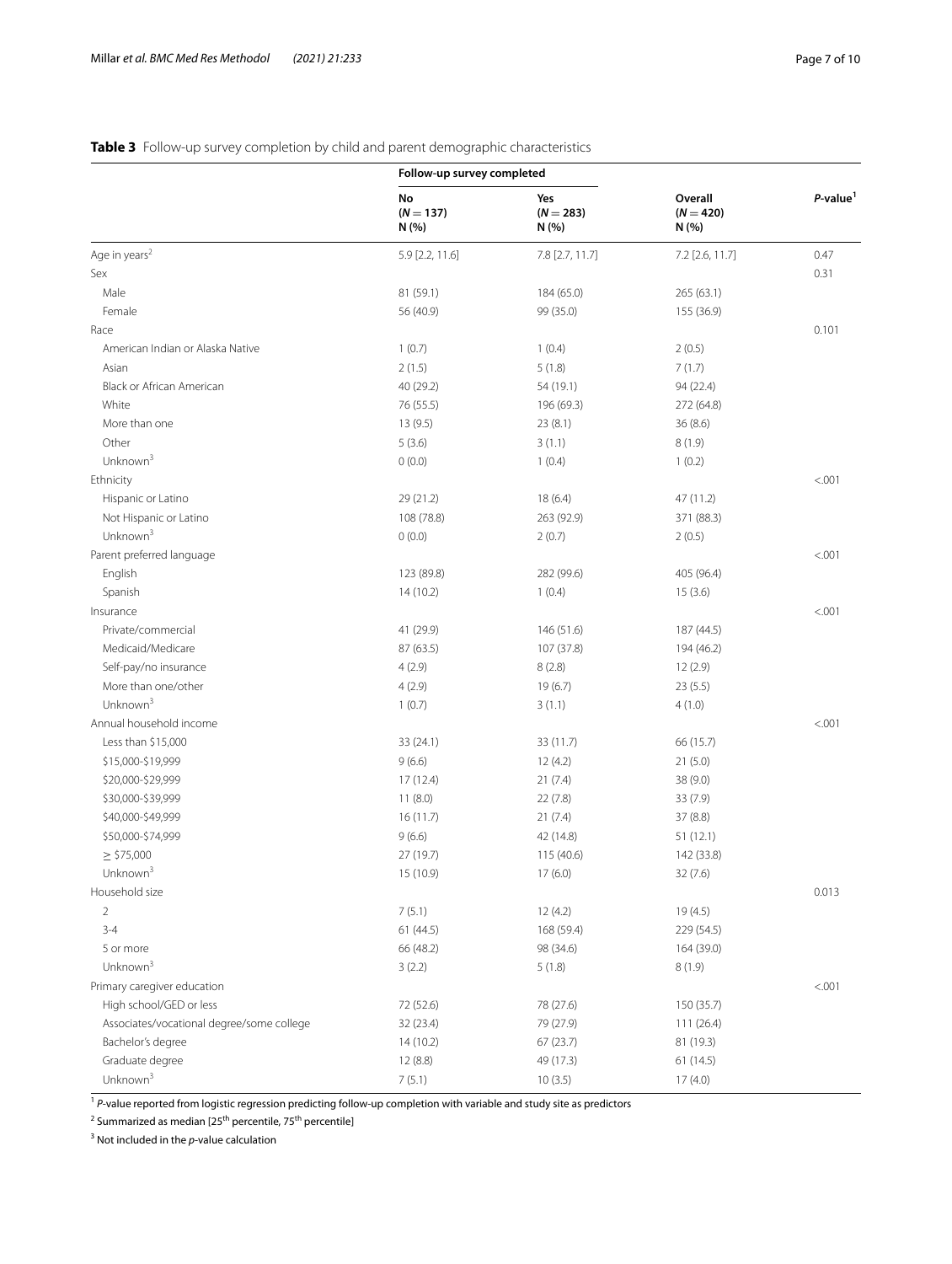outcomes research and ensure the generalizability of the fndings of this research [[42](#page-9-12)].

We anticipated that a prepaid incentive would encourage parents to answer the study's telephone calls and reduce the need for multiple call attempts. Prepaid incentives can reduce the level of efort required to obtain follow-up responses [\[27](#page-8-19), [28](#page-8-20)]. In this study, the number of calls research coordinators placed did not vary by incentive timing. We contacted most parents on the frst or second attempt regardless of incentive type. Contact at the initial attempts may be related to parents' interest in the study or the reminder letter's impact.

Unlike prior incentive timing experiments, the respondents in our study were proxies providing information about the enrolled children. Parent-proxy reporting of children's quality of life or other health outcomes is frequently used in pediatrics [[43\]](#page-9-13). Compared to other medical specialties, pediatrics is more family-oriented, and parents play a larger role in healthcare decisionmaking  $[44]$  $[44]$ . These unique circumstances may require diferent retention methods than studies that use direct reports from the participant.

It is difficult to retain participants in prospective cohort studies  $[45]$  $[45]$ . This experiment provides guidance for designing future longitudinal studies of critically ill and injured children. Our results show that parents in longitudinal pediatric critical care studies can be retained with either a prepaid or postpaid incentive. Postpaid incentives are more commonly used in health outcomes research. In our experience, postpaid incentives are less likely to be restricted by organizational accounting policies. Postpaid incentives may be more suitable when these restrictions exist. Prepaid incentives must be carefully considered because of cost. Prepaid cash incentives are less expensive when ofered in smaller amounts than postpaid incentives. Recipients of prepaid incentives delivered as a check are unlikely to cash them if not participating in the study, making them more cost-effective  $[46]$  $[46]$ . Prepaid incentives can also establish goodwill and trust [\[47](#page-9-17)]. Prepaid incentives do not require additional follow-up contact for delivery. Incentives enhance retention regardless of timing. Our study shows researchers have options for how to incorporate incentives.

This study has several limitations. First, although we obtained several measures of demographic characteristics, additional parental characteristics may account for group differences. The demographic characteristics in our study predicting follow-up completion were similar to those in other cohort studies and longitudinal surveys [[48–](#page-9-18)[50\]](#page-9-19) suggesting relevant measures were included. Second, this study was conducted with a sample of children treated at level 1 pediatric trauma centers for a serious or greater injury. These results may not generalize to studies of children with less severe injuries or those treated in other care settings. The results may also not apply to adults or patients with other conditions. Our fndings should be confrmed in other populations to evaluate generalizability. Third, our experiment did not include a no-incentive condition. Without this baseline for comparison, we could not assess how incentives encouraged survey completion regardless of timing. Because the study was closed to enrollment earlier than anticipated, we were unable to reach our originally targeted sample size.

#### **Conclusions**

This study assessed whether a prepaid incentive could improve retention in a longitudinal health outcomes study. Our approach provides a framework to apply and evaluate other response-inducing techniques from survey research in prospective studies. Because incentive timing did not affect retention in this study of injured children, researchers can choose either option for similar studies. Additional investigation is needed to identify methods that improve participation among underrepresented socioeconomic and ethnic subgroups. Without adequate representation, the conclusions drawn from health outcomes research may miss insights that are critical for addressing health disparities.

#### **Abbreviations**

CPCCRN: Collaborative Pediatric Critical Care Research Network; FSS: Functional Status Scale; REDCap: Research Electronic Data Capture; Q1: 25<sup>th</sup> percentile; Q3: 75<sup>th</sup> percentile.

#### **Supplementary Information**

The online version contains supplementary material available at [https://doi.](https://doi.org/10.1186/s12874-021-01421-8) [org/10.1186/s12874-021-01421-8](https://doi.org/10.1186/s12874-021-01421-8).

<span id="page-7-1"></span><span id="page-7-0"></span>**Additional fle 1.** CONSORT Flow Diagram

<span id="page-7-2"></span>**Additional fle 2.** Children's injury information, overall study sample and by experimental arm

**Additional fle 3.** Demographics by follow-up survey completion status and experimental arm

#### **Acknowledgements**

We would like to acknowledge the contribution of the research coordinators and trauma administrative teams at each study site for assisting with the data acquisition.

#### **Authors' contributions**

MMM, LMO, RSB, JMV, RR, RH, and MMP provided substantial contributions to conception or design of the work; MMM, LMO, RSB, JMV, RR, RH, MMP, RAB, JAC, PSM, KLM, and PMM contributed to the acquisition, analysis, or interpretation of data for the work; MMM, RSB, and LMO drafted the manuscript and all authors participated in revising it critically for important intellectual content. All authors read and approved the fnal manuscript.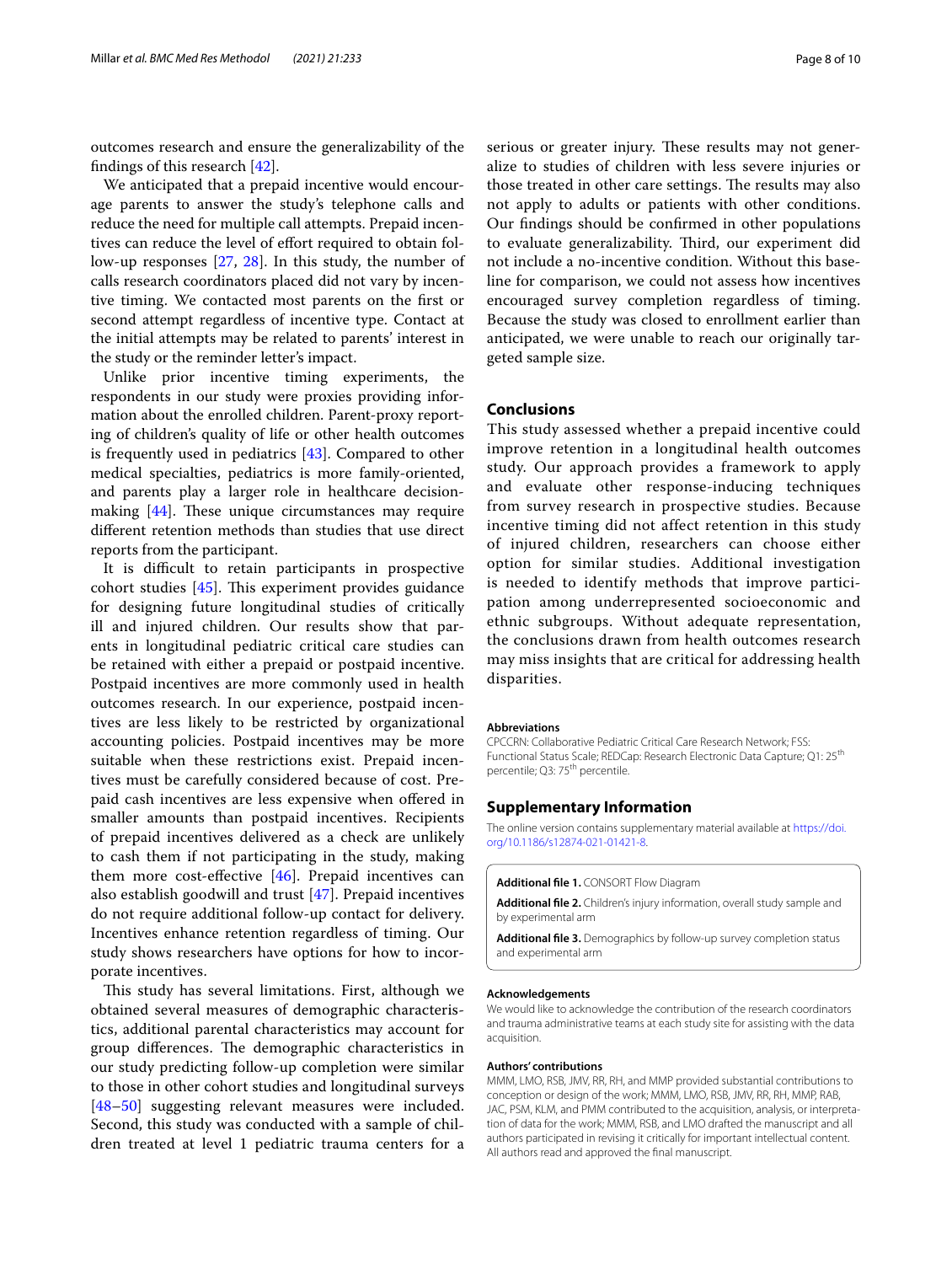#### **Funding**

This work was supported in part by the following cooperative agreements from the Eunice Kennedy Shriver National Institute of Child Health and Human Development Collaborative Pediatric Critical Care Research Network (CPCCRN), National Institutes of Health, Department of Health and Human Services [grant numbers UG1HD050096, UG1HD049981, UG1HD049983, UG1HD063108, UG1HD083171, UG1HD083170, UG1HD083166, and U01HD049934], with additional support from the National Center for Advancing Translational Sciences, National Institutes of Health [grants U24TR001597 and UL1TR002538]. The content is solely the responsibility of the authors and does not necessarily represent the official views of the National Institutes of Health.

#### **Availability of data and materials**

The datasets analyzed in the current study will be made available in a publicuse data repository.

#### **Declarations**

#### **Ethics approval and consent to participate**

The Institutional Review Board at the University of Utah approved this study through a central mechanism (Approval #00105435). Participants provided written informed consent to participate in the study. This study was conducted in accordance with relevant guidelines and regulations.

#### **Consent for publication**

Not applicable.

#### **Competing interests**

The authors declare that they have no competing interests.

#### **Author details**

<sup>1</sup> Department of Internal Medicine, University of Utah School of Medicine, 295 Chipeta Way, Salt Lake City, UT 84132, USA. <sup>2</sup> Department of Pediatrics, University of Utah School of Medicine, 295 Chipeta Way, Salt Lake City, UT 84108, USA. <sup>3</sup> Department of Pediatrics, Children's National Health System and the George Washington University School of Medicine and Health Sciences, Washington, DC, USA. <sup>4</sup> Department of Anesthesiology and Critical Care Medicine, Children's Hospital of Philadelphia, Philadelphia, PA, USA. <sup>5</sup> Department of Critical Care Medicine and Pediatrics, Children's Hospital of Pittsburgh, Pittsburgh, PA, USA. <sup>6</sup>Department of Pediatrics, Benioff Children's Hospital, University of California San Francisco, San Francisco, CA, USA.<sup>7</sup> Department of Pediatrics, Children's Hospital of Michigan, 3901 Beaubien, Detroit, MI 48201 and, Central Michigan University, Mt. Pleasant, MI, USA. <sup>8</sup>Central Michigan University, Mt. Pleasant, MI, USA. <sup>9</sup> Department of Pediatrics, Children's Hospital Colorado and University of Colorado School of Medicine, Aurora, CO, USA.<br><sup>10</sup>Division of Trauma and Burn Surgery, Children's National Medical Center, 111 Michigan Ave NW, Washington, DC 20010, USA.

# Received: 8 June 2021 Accepted: 22 September 2021

#### **References**

- <span id="page-8-0"></span>National Research Council. Nonresponse in social science surveys: a research agenda; 2013. <https://doi.org/10.17226/18293>. [https://www.](https://www.nap.edu/catalog/18293/nonresponse-in-social-science-surveys-a-research-agenda) [nap.edu/catalog/18293/nonresponse-in-social-science-surveys-a-resea](https://www.nap.edu/catalog/18293/nonresponse-in-social-science-surveys-a-research-agenda) [rch-agenda](https://www.nap.edu/catalog/18293/nonresponse-in-social-science-surveys-a-research-agenda). Accessed 18 Jun 2019
- <span id="page-8-1"></span>2. Galea S, Tracy M. Participation rates in epidemiologic studies. Ann Epidemiol. 2007;17(9):643–53.
- <span id="page-8-2"></span>3. Marcellus L. Are we missing anything? Pursuing research on attrition. Can J Nurs Res. 2004;36(3):82–98.
- 4. Gustavson K, von Soest T, Karevold E, Røysamb E. Attrition and generalizability in longitudinal studies: fndings from a 15-year populationbased study and a Monte Carlo simulation study. BMC Public Health. 2012;12:e918.
- 5. McDonald B, Haardoerfer R, Windle M, Goodman M, Berg C. Implications of attrition in a longitudinal web-based survey: an examination of college students participating in a tobacco use study. JMIR Public Health Surveill. 2017;3(4):e73.
- 6. Brilleman SL, Pachana NA, Dobson AJ. The impact of attrition on the representativeness of cohort studies of older people. BMC Med Res Methodol. 2010;10:71.
- 7. Watson N, Wooden M. Identifying factors afecting longitudinal survey response. In: Lynn P, editor. Methodology of longitudinal surveys. West Sussex: Wiley; 2009. p. 157–82.
- <span id="page-8-3"></span>Satherley N, Milojev P, Greaves LM, Huang Y, Osborne D, Bulbulia J, et al. Demographic and psychological predictors of panel attrition: evidence from the New Zealand attitudes and values study. PLoS ONE. 2015;10(3):e0121950.
- <span id="page-8-4"></span>9. Brueton VC, Tierney JF, Stenning S, Meredith S, Harding S, Nazareth I, et al. Strategies to improve retention in randomised trials: A Cochrane systematic review and meta-analysis. BMJ Open. 2014;4(2):e003821.
- <span id="page-8-6"></span>10. Teague S, Youssef GJ, Macdonald JA, Sciberras E, Shatte A, Fuller-Tyszkiewicz M, et al. Retention strategies in longitudinal cohort studies: A systematic review and meta-analysis. BMC Med Res Methodol. 2018;18(1):151.
- <span id="page-8-8"></span>11. Booker CL, Harding S, Benzeval M. A systematic review of the efect of retention methods in population-based cohort studies. BMC Public Health. 2011;11(1):249.
- <span id="page-8-5"></span>12. Robinson KA, Dinglas VD, Sukrithan V, Yalamanchilli R, Mendez-Tellez PA, Dennison-Himmelfarb C, et al. Updated systematic review identifes substantial number of retention strategies: using more strategies retains more study participants. J Clin Epidemiol. 2015;68(12):1481–7.
- <span id="page-8-7"></span>13. Morgan AJ, Rapee RM, Bayer JK. Increasing response rates to follow-up questionnaires in health intervention research: randomized controlled trial of a gift card prize incentive. Clin Trials. 2017;14(4):381–6.
- <span id="page-8-9"></span>14. Mercer A, Caporaso A, Cantor D, Townsend R. How much gets you how much? Monetary incentives and response rates in household surveys. Public Opin Q. 2015;79(1):105–29.
- <span id="page-8-21"></span>15. Edwards PJ, Roberts I, Clarke MJ, Diguiseppi C, Wentz R, Kwan I, Cooper R, Felix LM, Pratap S. Methods to increase response to postal and electronic questionnaires. Cochrane Database Syst Rev. 2009;(3):MR000008. [https://](https://doi.org/10.1002/14651858.MR000008.pub4) [doi.org/10.1002/14651858.MR000008.pub4.](https://doi.org/10.1002/14651858.MR000008.pub4)
- <span id="page-8-23"></span>16. Church AH. Estimating the effect of incentives on mail survey response rates: a meta-analysis. Public Opin Q. 1993;57(1):62–79.
- <span id="page-8-10"></span>17. Singer E, Ye C. The use and efects of incentives in surveys. Ann Am Acad Pol Soc Sci. 2013;645(1):112–41.
- <span id="page-8-11"></span>18. Fumagalli L, Laurie H, Lynn P. Experiments with methods to reduce attrition in longitudinal surveys. J R Stat Soc Ser A Stat Soc. 2013;176(2):499–519.
- <span id="page-8-22"></span>19. Laurie H, Lynn P. The use of respondent incentives on longitudinal surveys. In: Lynn P, editor. Methodology of longitudinal surveys. West Sussex: Wiley; 2009. p. 205–33.
- <span id="page-8-12"></span>20. Kretschmer S, Muller G. The wave 6 NEPS adult incentive experiment. Methoden Daten Anal. 2017;11(1):7–28.
- <span id="page-8-13"></span>21. Young B, Bedford L, das Nair R, Gallant S, Littleford R, JFR R, et al. Unconditional and conditional monetary incentives to increase response to mailed questionnaires: a randomized controlled study within a trial (SWAT). J Eval Clin Pract. 2020;26(3):893–902.
- <span id="page-8-14"></span>22. LaRose R, Tsai H-YS. Completion rates and non-response error in online surveys: Comparing sweepstakes and pre-paid cash incentives in studies of online behavior. Comput Human Behav. 2014;34:110–9.
- <span id="page-8-15"></span>23. Lesser VM, Dillman DA, Carlson J, Lorenz F, Mason R, Willits F. Quantifying the infuence of incentives on mail survey response rates and their efects on nonresponse error. Atlanta: Annual meeting of the American Statistical Association; 2001.
- <span id="page-8-16"></span>24. Petrolia DR, Bhattacharjee S. Revisiting incentive effects: evidence from a random-sample mail survey on consumer preferences for fuel ethanol. Public Opin Q. 2009;73(3):537–50.
- <span id="page-8-17"></span>25. Parsons NL, Manierre MJ. Investigating the relationship among prepaid token incentives, response rates, and nonresponse bias in a web survey. Field Method. 2014;26(2):191–204.
- <span id="page-8-18"></span>26. Teixeira R, Queiroga AC, Freitas AI, Lorthe E, Santos AC, Moreira C, et al. Completeness of retention data and determinants of attrition in birth cohorts of very preterm infants: a systematic review. Front Pediatr. 2021;9:529733.
- <span id="page-8-19"></span>27. Lipps O. Effects of different incentives on attrition and fieldwork effort in telephone household panel surveys. Surv Res Methods. 2010;4:81–90.
- <span id="page-8-20"></span>28. Becker R, Glauser D. Are prepaid monetary incentives sufficient for reducing panel attrition and optimizing the response rate? An experiment in